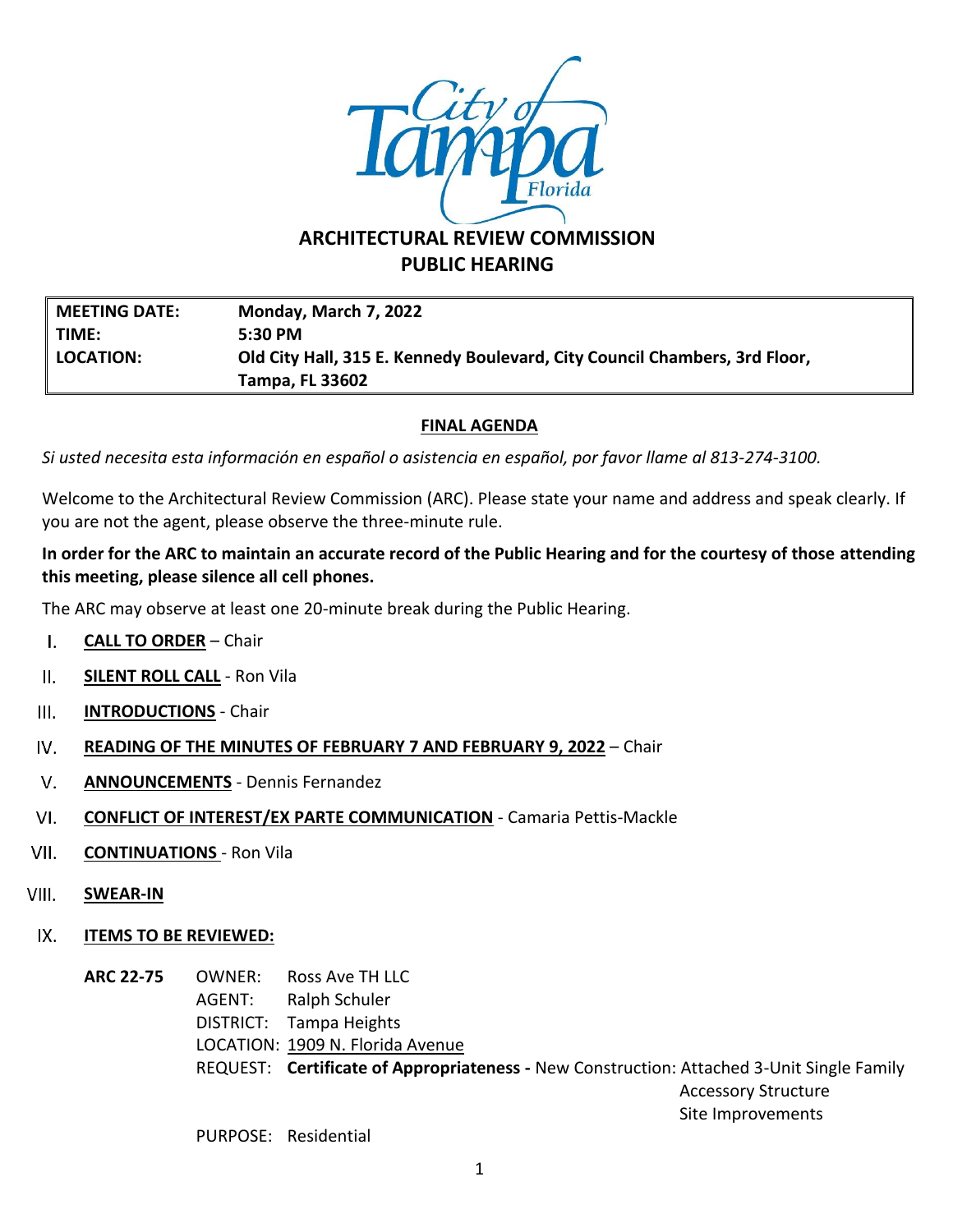| <b>ARC 22-25</b>  | OWNER: | Kim and Pradienasti Thorenfeldt                                                 |                            |
|-------------------|--------|---------------------------------------------------------------------------------|----------------------------|
|                   | AGENT: | <b>David Thomas</b>                                                             |                            |
|                   |        | DISTRICT: Tampa Heights                                                         |                            |
|                   |        | LOCATION: 507 E. Hugh Street                                                    |                            |
|                   |        | REQUEST: Certificate of Appropriateness - Demolition: Contributing Structure    |                            |
|                   |        | PURPOSE: Residential                                                            |                            |
| <b>ARC 22-138</b> | OWNER: | Kim and Pradienasti Thorenfeldt                                                 |                            |
|                   | AGENT: | David Thomas                                                                    |                            |
|                   |        | DISTRICT: Tampa Heights                                                         |                            |
|                   |        | LOCATION: 507 E. Hugh Street                                                    |                            |
|                   |        | REQUEST: Certificate of Appropriateness - New Construction: Primary Structure   |                            |
|                   |        |                                                                                 | Site Improvements          |
|                   |        | PURPOSE: Residential                                                            |                            |
| <b>ARC 22-107</b> |        | <b>OWNER:</b> Edward and Beverly Bembrey                                        |                            |
|                   | AGENT: | Ralph Schuler                                                                   |                            |
|                   |        | DISTRICT: Tampa Heights                                                         |                            |
|                   |        | LOCATION: 404 E. Ross Avenue                                                    |                            |
|                   |        | REQUEST: Certificate of Appropriateness - New Construction: Accessory Structure | Site Improvements          |
|                   |        | PURPOSE: Residential                                                            |                            |
| <b>ARC 22-110</b> | OWNER: | Coady Development Partners, LLC                                                 |                            |
|                   | AGENT: | Ralph Schuler                                                                   |                            |
|                   |        | DISTRICT: Tampa Heights                                                         |                            |
|                   |        | LOCATION: 310 E. Ross Avenue                                                    |                            |
|                   |        | REQUEST: Certificate of Appropriateness - New Construction: Primary Structure   |                            |
|                   |        |                                                                                 | <b>Accessory Structure</b> |
|                   |        |                                                                                 | Site Improvements          |
|                   |        | PURPOSE: Residential                                                            |                            |

- X. **ELECTION OF OFFICERS**
- **ADJOURNMENT**